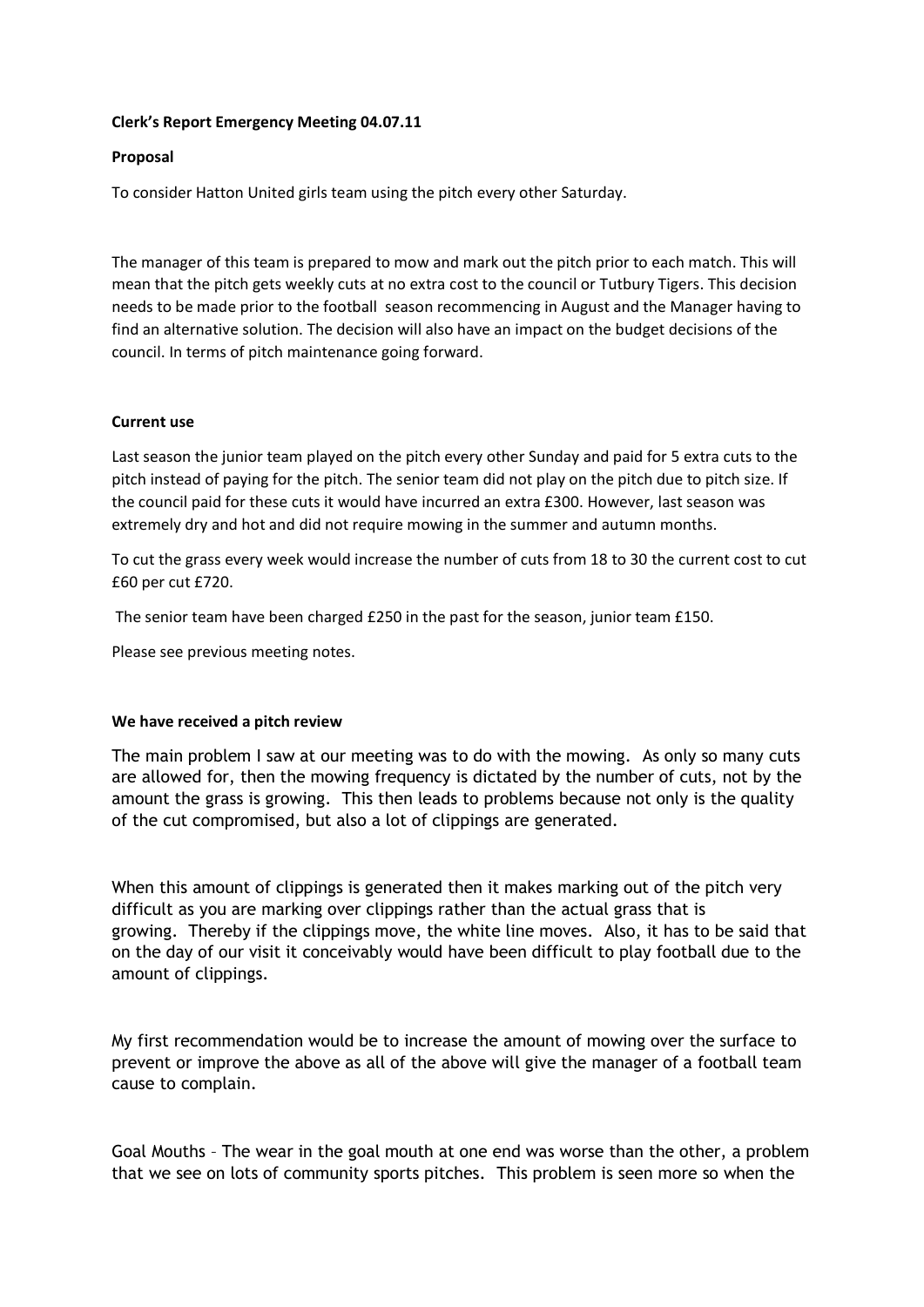goalposts are left up during the closed season. This problem could be rectified quite easily by installing a 40mm thick lay and play turf.

With regards to end of season renovations, whilst we have a general recommended practise that is followed, i.e. sand top-dress, decompact (vertidrain) fertilise and overseed together with a possible selected herbicide, the results seen from these actions do depend upon rainfall or irrigation. At a community level irrigation is obviously something of a luxury, therefore following this broad description is fine at a football league level, due to irrigation being present, some of it at a lower league level when irrigation isn't available and this work is being done during the closed season i.e. summer, is when you will not see a benefit from your financial investment.

Also, to do little bits more often enables you to keep the playing surface to a better standard.

So, my recommendations would always be to keep things simplest and cost effective.

This can be done quite easily by monitoring the pitch throughout the year and carrying out operations when the weather conditions are conducive. I certainly don't mind assisting you with this.

As for your immediate requirements, I think turning the pitches around will certainly alleviate some of the problem i.e. damaged goalmouths. This is possibly the best way forward immediately because we are starting with a blank canvas rather than the existing playing surface.

Grass coverage overall was not bad, so I wouldn't be under too much pressure to start overseeding. De-compaction would be better carried out just prior to the winter so you see more of a benefit with regards to surface drainage.

Also, I would look to put fertiliser on later in the year once the grass growth has slowed down slightly and therefore you are able to keep on top of the mowing.

Moving forwards, it would be better to get approved end of season works during February then overseeding could be carried out it April, prior to the end of the season and when moisture levels are higher, and you will see more benefit from your investment.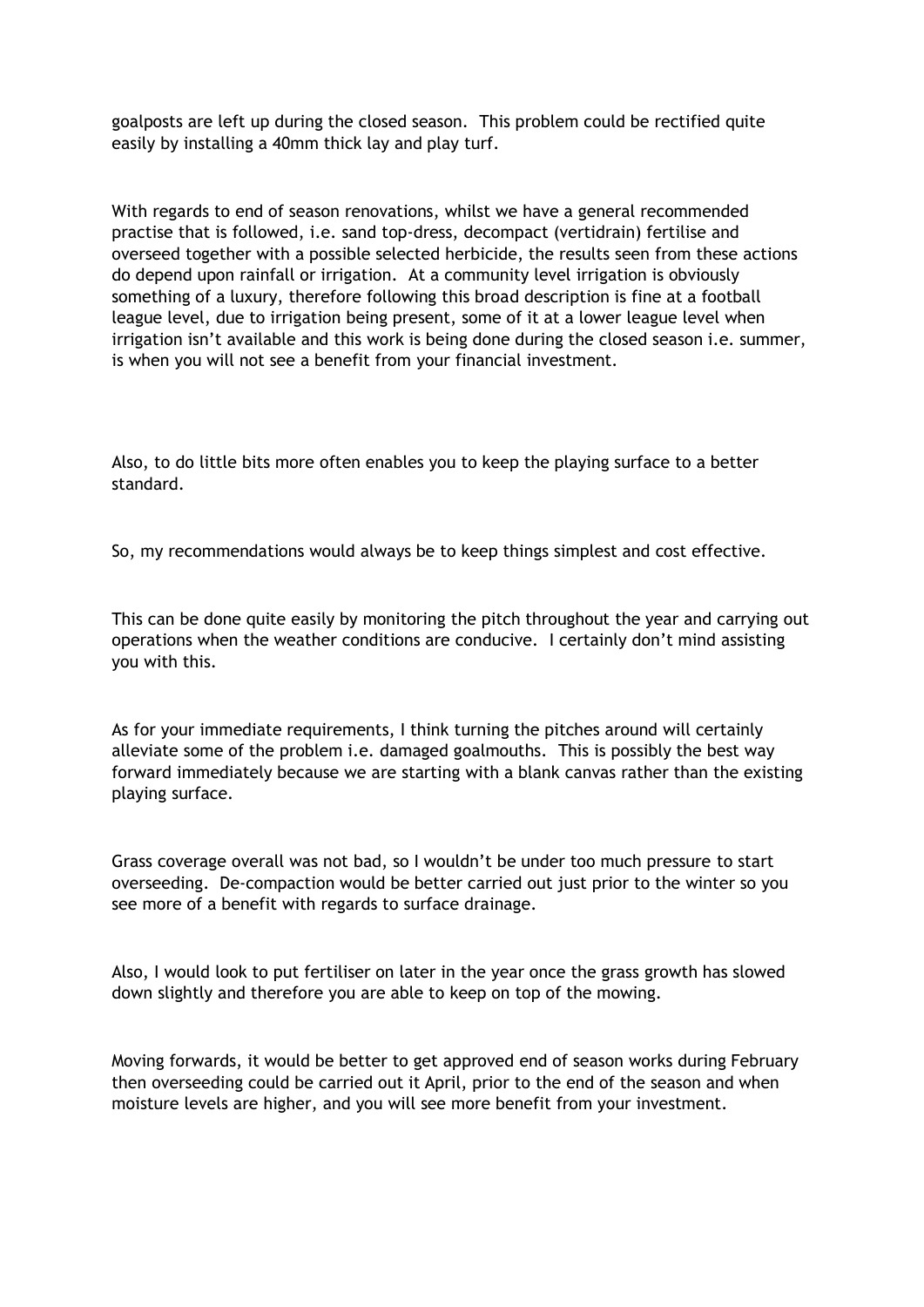## Pitch use

Lichfield District council who manage many pitches across the district and depending on weather conditions they have games on Saturdays and Sundays every week 3 to four matches will be played every week on one pitch.

Their pitches are in a good condition at the start of the season so should be able to withstand this use.

However, they advised if the pitch is suffering then it would be up to the parish council to cancel play on it for a week and ask the teams to cancel their matches or rearrange elsewhere. That's what they do if conditions are particularly wet.

Drainage on a pitch is important and the problem we have is that it can get quite boggy near the edges of the grounds, so the pitch position is [paramount. So, to Vertidrain it in the winter as suggested would be advisable

Stretton have two pitches which are used by 8 teams – girls / boys / adult

There are usually 2 matches on a Saturday, 2 on a Sunday morning and 1 Sunday afternoon – but not every week.

Stretton pitches have fared really well this year with the increased use but then the weather has not been too bad which helps.

Marston's grass pitches are used for junior leagues by multiple teams Saturdays and Sundays every week

Hilton harriers have one pitch and 4 senior teams.

#### **Moveable goal posts**

Last season we were asked to move the pitch on two occasions, due to position size and wear on the unmaintained area of the pitch. We were not able to do this because the goal posts are concreted in. Not only is there a cost to getting them moved, but the damage that this does to the ground is significant. The council have received a quote to sandblast and repaint the existing goals which would be approx. £500 depending on dismantling and transportation costs. To take down the posts and to re-erect is £200. Due to the current condition of the posts being welded together and the manpower costs in moving them.

Moveable goal posts are on wheels and can easily positioned in a different pitch position and moved away after each game protecting the pitch from interim use.